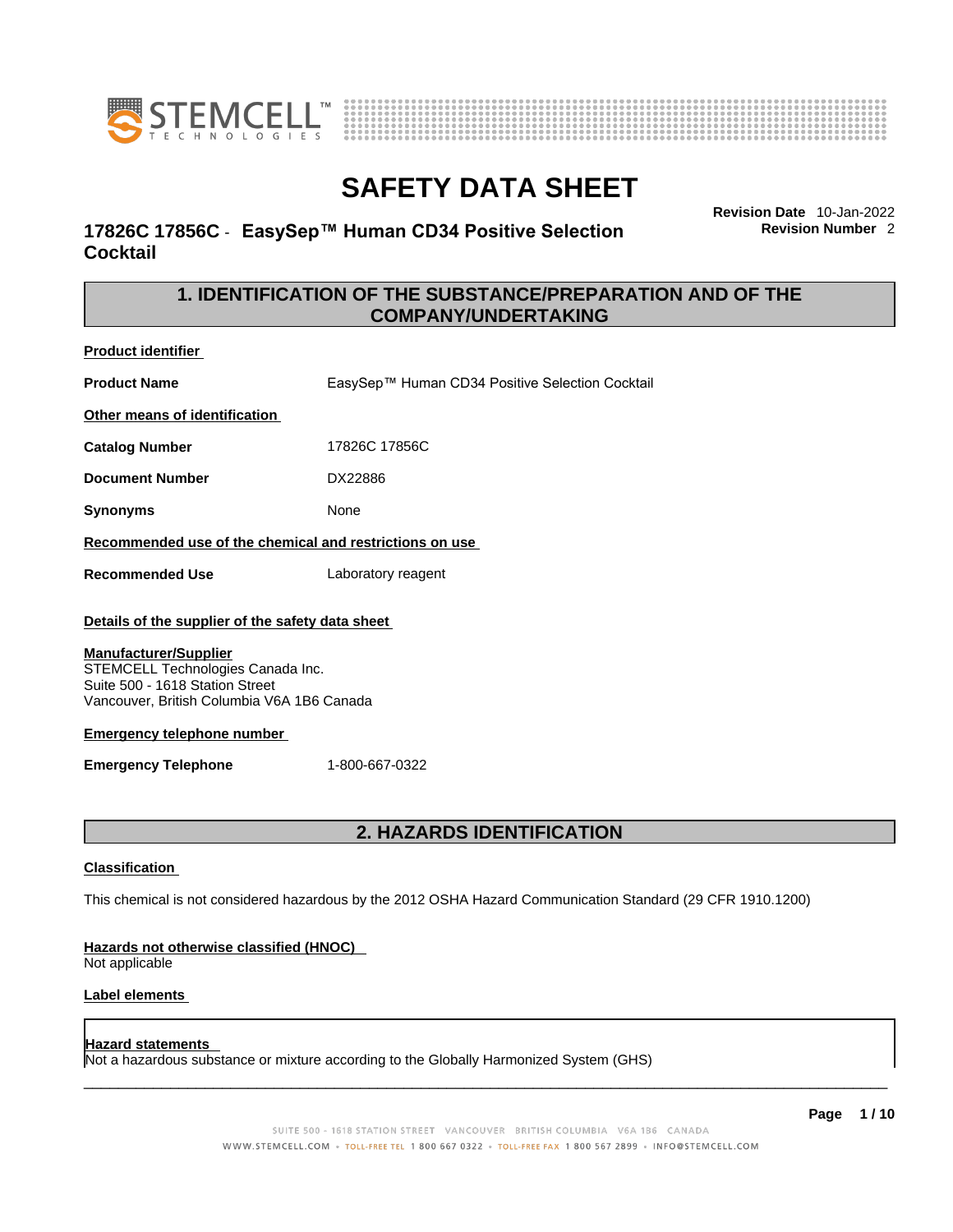



# \_\_\_\_\_\_\_\_\_\_\_\_\_\_\_\_\_\_\_\_\_\_\_\_\_\_\_\_\_\_\_\_\_\_\_\_\_\_\_\_\_\_\_\_\_\_\_\_\_\_\_\_\_\_\_\_\_\_\_\_\_\_\_\_\_\_\_\_\_\_\_\_\_\_\_\_\_\_\_\_\_\_\_\_\_\_\_\_\_\_\_\_\_ **Revision Date** 10-Jan-2022 **17826C 17856C** - **EasySep™ Human CD34 Positive Selection Cocktail**

**Revision Number** 2

The product contains no substances which at their given concentration, are considered to be hazardous to health.

**Appearance** Clear **Physical state** Liquid **Odor** No data available

**Other Information** 

Not applicable

**Unknown acute toxicity** 0 % of the mixture consists of ingredient(s) of unknown toxicity

0 % of the mixture consists of ingredient(s) of unknown acute oral toxicity

0 % of the mixture consists of ingredient(s) of unknown acute dermal toxicity

0 % of the mixture consists of ingredient(s) of unknown acute inhalation toxicity (gas)

0 % of the mixture consists of ingredient(s) of unknown acute inhalation toxicity (vapor)

0 % of the mixture consists of ingredient(s) of unknown acute inhalation toxicity (dust/mist)

# **3. COMPOSITION/INFORMATION ON INGREDIENTS**

### **Substance**

Not applicable.

### **Mixture**

Not a hazardous substance or mixture according to the Globally Harmonized System (GHS)

\*The exact percentage (concentration) ofcomposition has been withheld as a trade secret.

# **4. FIRST AID MEASURES**

### **Description of first aid measures**

| <b>Inhalation</b>   | Remove to fresh air.                                                                                                    |
|---------------------|-------------------------------------------------------------------------------------------------------------------------|
| Eye contact         | Rinse thoroughly with plenty of water for at least 15 minutes, lifting lower and upper eyelids.<br>Consult a physician. |
| <b>Skin contact</b> | Wash skin with soap and water.                                                                                          |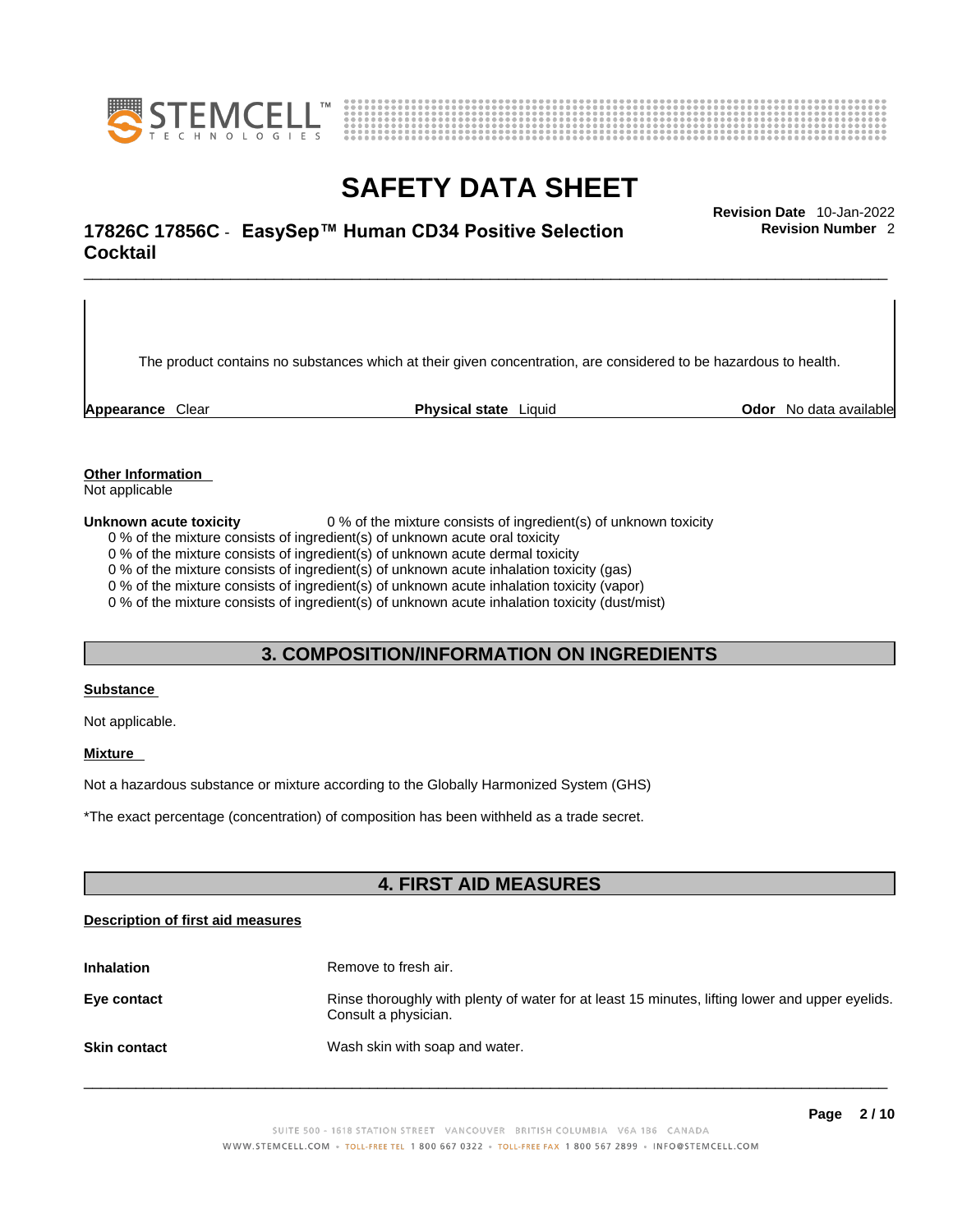



# \_\_\_\_\_\_\_\_\_\_\_\_\_\_\_\_\_\_\_\_\_\_\_\_\_\_\_\_\_\_\_\_\_\_\_\_\_\_\_\_\_\_\_\_\_\_\_\_\_\_\_\_\_\_\_\_\_\_\_\_\_\_\_\_\_\_\_\_\_\_\_\_\_\_\_\_\_\_\_\_\_\_\_\_\_\_\_\_\_\_\_\_\_ **Revision Date** 10-Jan-2022 **17826C 17856C** - **EasySep™ Human CD34 Positive Selection Cocktail**

**Revision Number** 2

| Ingestion                                                                                                        | Clean mouth with water and drink afterwards plenty of water.                                                                          |  |
|------------------------------------------------------------------------------------------------------------------|---------------------------------------------------------------------------------------------------------------------------------------|--|
| Most important symptoms and effects, both acute and delayed                                                      |                                                                                                                                       |  |
| <b>Symptoms</b>                                                                                                  | No information available.                                                                                                             |  |
|                                                                                                                  | Indication of any immediate medical attention and special treatment needed                                                            |  |
| Note to physicians                                                                                               | Treat symptomatically.                                                                                                                |  |
|                                                                                                                  | <b>5. FIRE-FIGHTING MEASURES</b>                                                                                                      |  |
| <b>Suitable Extinguishing Media</b>                                                                              | Use extinguishing measures that are appropriate to local circumstances and the<br>surrounding environment.                            |  |
| Unsuitable extinguishing media                                                                                   | CAUTION: Use of water spray when fighting fire may be inefficient.                                                                    |  |
| Specific hazards arising from the<br>chemical                                                                    | No information available.                                                                                                             |  |
| <b>Explosion data</b><br><b>Sensitivity to Mechanical Impact None.</b><br><b>Sensitivity to Static Discharge</b> | None.                                                                                                                                 |  |
| Special protective equipment for<br>fire-fighters                                                                | Firefighters should wear self-contained breathing apparatus and full firefighting turnout<br>gear. Use personal protection equipment. |  |
| <b>6. ACCIDENTAL RELEASE MEASURES</b>                                                                            |                                                                                                                                       |  |
|                                                                                                                  | Personal precautions, protective equipment and emergency procedures                                                                   |  |
| <b>Personal precautions</b>                                                                                      | Ensure adequate ventilation.                                                                                                          |  |
| <b>Environmental precautions</b>                                                                                 |                                                                                                                                       |  |
| <b>Environmental precautions</b>                                                                                 | See Section 12 for additional Ecological Information.                                                                                 |  |

## **Methods and material for containment and cleaning up**

**Methods for containment** Prevent further leakage or spillage if safe to do so.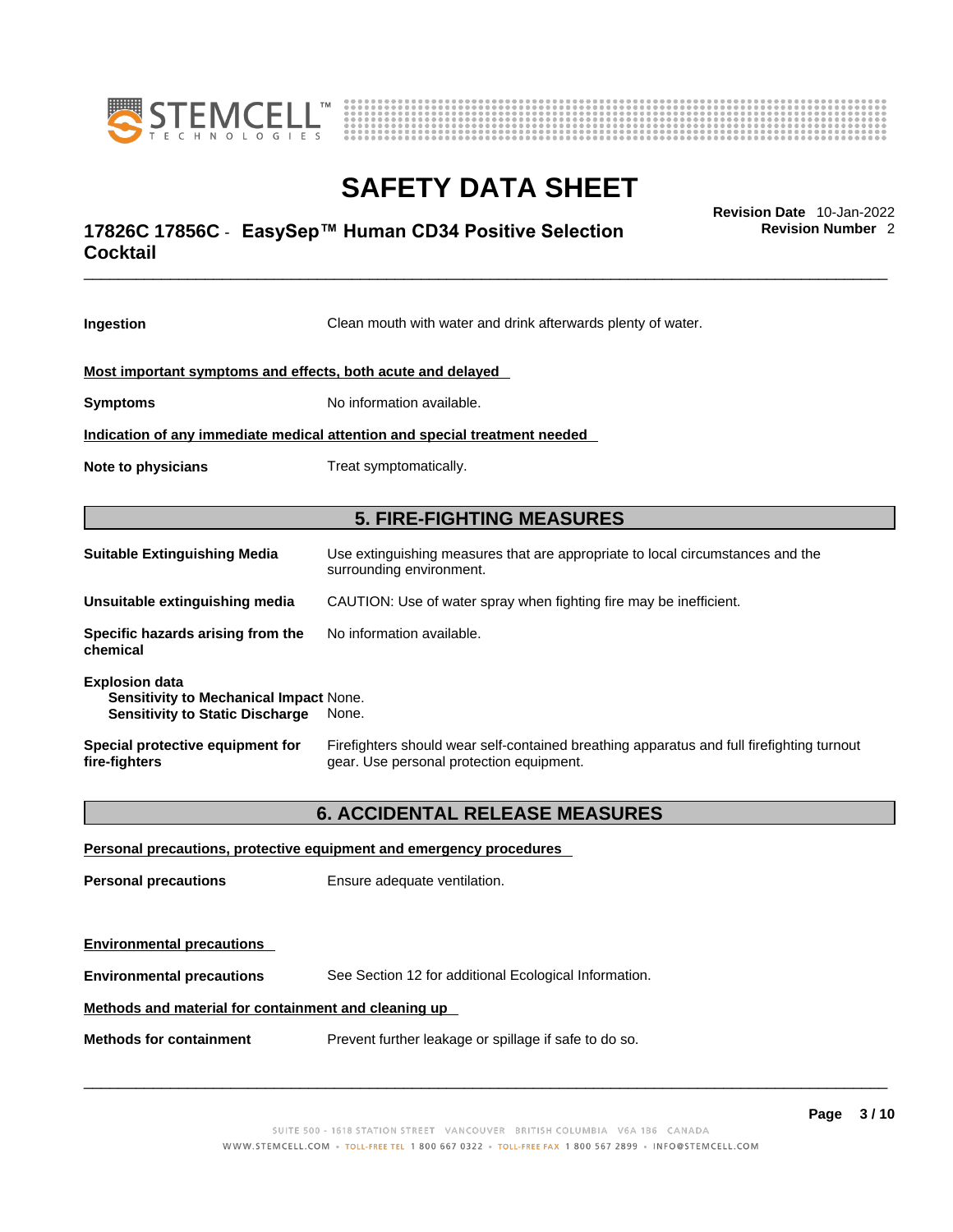



# \_\_\_\_\_\_\_\_\_\_\_\_\_\_\_\_\_\_\_\_\_\_\_\_\_\_\_\_\_\_\_\_\_\_\_\_\_\_\_\_\_\_\_\_\_\_\_\_\_\_\_\_\_\_\_\_\_\_\_\_\_\_\_\_\_\_\_\_\_\_\_\_\_\_\_\_\_\_\_\_\_\_\_\_\_\_\_\_\_\_\_\_\_ **Revision Date** 10-Jan-2022 **17826C 17856C** - **EasySep™ Human CD34 Positive Selection Cocktail**

**Revision Number** 2

| Methods for cleaning up         | Pick up and transfer to properly labeled containers.                                 |
|---------------------------------|--------------------------------------------------------------------------------------|
| Prevention of secondary hazards | Clean contaminated objects and areas thoroughly observing environmental regulations. |

# **7. HANDLING AND STORAGE**

| Advice on safe handling                                      | Handle in accordance with good industrial hygiene and safety practice.              |  |
|--------------------------------------------------------------|-------------------------------------------------------------------------------------|--|
| Conditions for safe storage, including any incompatibilities |                                                                                     |  |
| <b>Storage Conditions</b>                                    | Store in accordance with information listed on the Product Information Sheet (PIS). |  |

## **8. EXPOSURE CONTROLS/PERSONAL PROTECTION**

### **Control parameters**

**Precautions for safe handling**

**Exposure Limits** This product, as supplied, does not contain any hazardous materials with occupational exposure limits established by the region specific regulatory bodies.

### **Appropriate engineering controls**

| <b>Engineering controls</b> | Showers              |
|-----------------------------|----------------------|
|                             | Eyewash stations     |
|                             | Ventilation systems. |

**Individual protection measures, such as personal protective equipment Eye/face protection** No special protective equipment required.

**Skin and body protection** No special protective equipment required.

# **Respiratory protection** No protective equipment is needed under normal use conditions. If exposure limits are exceeded or irritation is experienced, ventilation and evacuation may be required.

**Other protection** This product contains material derived from human plasma. Donors have been tested and found negative for HIV-1 and -2, hepatitis B, and hepatitis C prior to donation. However, this product should be considered potentially infectious. Use controls and personal protection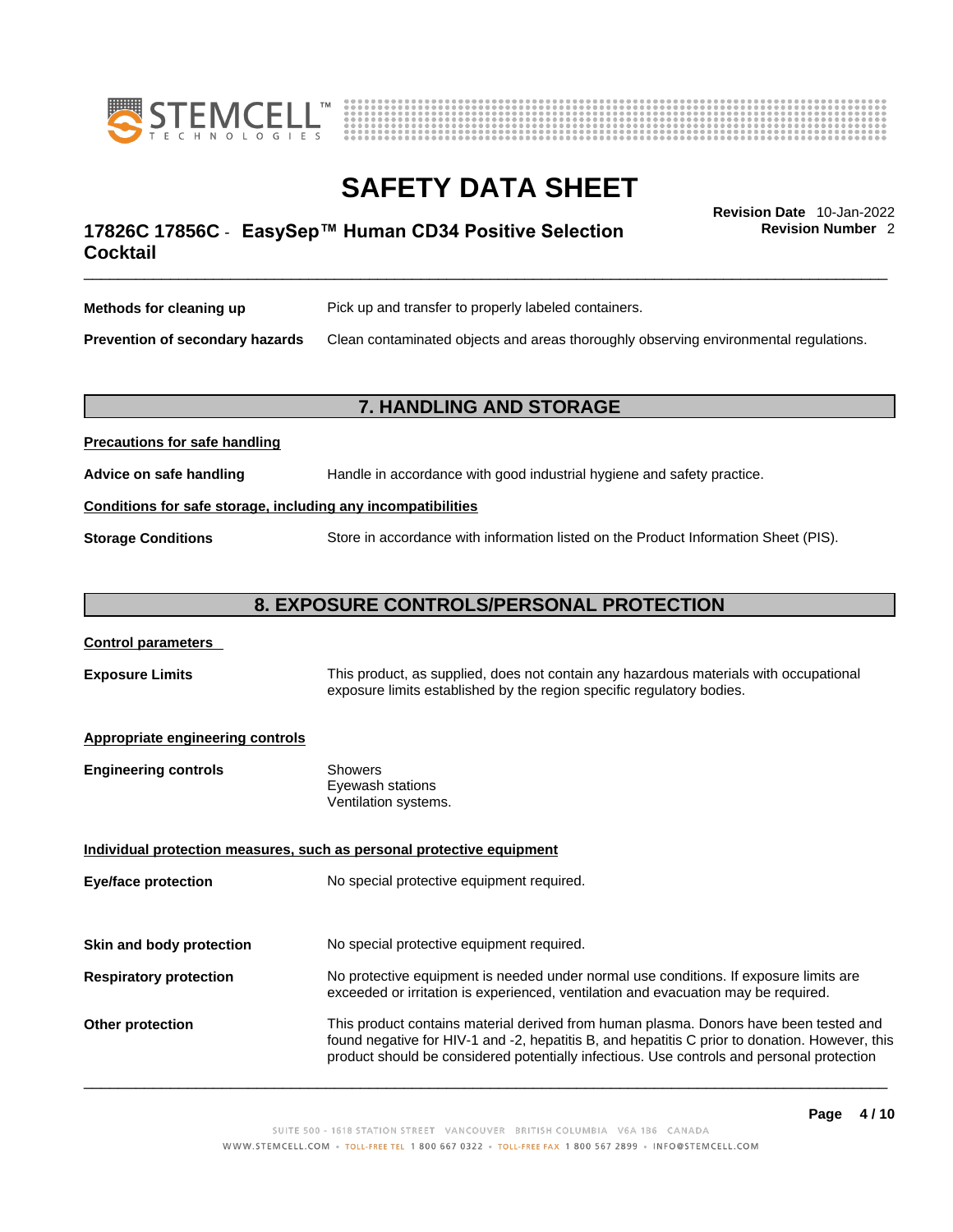



# \_\_\_\_\_\_\_\_\_\_\_\_\_\_\_\_\_\_\_\_\_\_\_\_\_\_\_\_\_\_\_\_\_\_\_\_\_\_\_\_\_\_\_\_\_\_\_\_\_\_\_\_\_\_\_\_\_\_\_\_\_\_\_\_\_\_\_\_\_\_\_\_\_\_\_\_\_\_\_\_\_\_\_\_\_\_\_\_\_\_\_\_\_ **Revision Date** 10-Jan-2022 **17826C 17856C** - **EasySep™ Human CD34 Positive Selection Cocktail**

**Revision Number** 2

appropriate for biohazardous infectious materials, as described in: Canadian Biosafety Standards and Guidelines (CBSG), Second Edition.

**General hygiene considerations** Handle in accordance with good industrial hygiene and safety practice.

## **9. PHYSICAL AND CHEMICAL PROPERTIES**

#### **Information on basic physical and chemical properties**

| <b>Physical state</b> | Liauid             |
|-----------------------|--------------------|
| Appearance            | Clear              |
| Color                 | No information ava |
| Odor                  | No data available  |
| Odor threshold        | No data available  |
|                       |                    |

**Explosive properties**<br> **Oxidizing properties**<br> **Oxidizing properties**<br>
No information available **Oxidizing properties Property Remarks • Remarks • Remarks • Remarks • Method pH Notata available Note known Melting point / freezing point** No data available None known<br> **Rojling point / bojling range** No data available None Known None known **Boiling point / boiling range** No data available **None known**<br>
No data available **None known**<br>
None known **Evaporation rate Reserve Accord No data available Mone Known** None known **Flammability (solid, gas)** No data available None Known None known **Flammability Limit in Air** None known **Upper flammability limit:** No data available **Lower flammability limit:** No data available **Vapor pressure No data available Mone known**<br> **Vapor density No data available** Mone known **None known Vapor density Relative density No data available None known**<br> **Water solubility No data available None known**<br>
No data available **Water solubility No data available None known Solubility in other solvents** No data available None known **Partition coefficient No data available None known Autoignition temperature No data available Mone Known** None known **Decomposition temperature** No data available None known **Kinematic viscosity No data available None known Dynamic viscosity No data available None known** 

**Other Information**<br>Softening point **Bulk density No information available** 

**Liquid No information available Odor** No data available **No data available** 

**No data available** 

**Softening point** No information available **Molecular weight** No information available **Molecular formula** No information available **VOC Content (%)** No information available **Liquid Density** No information available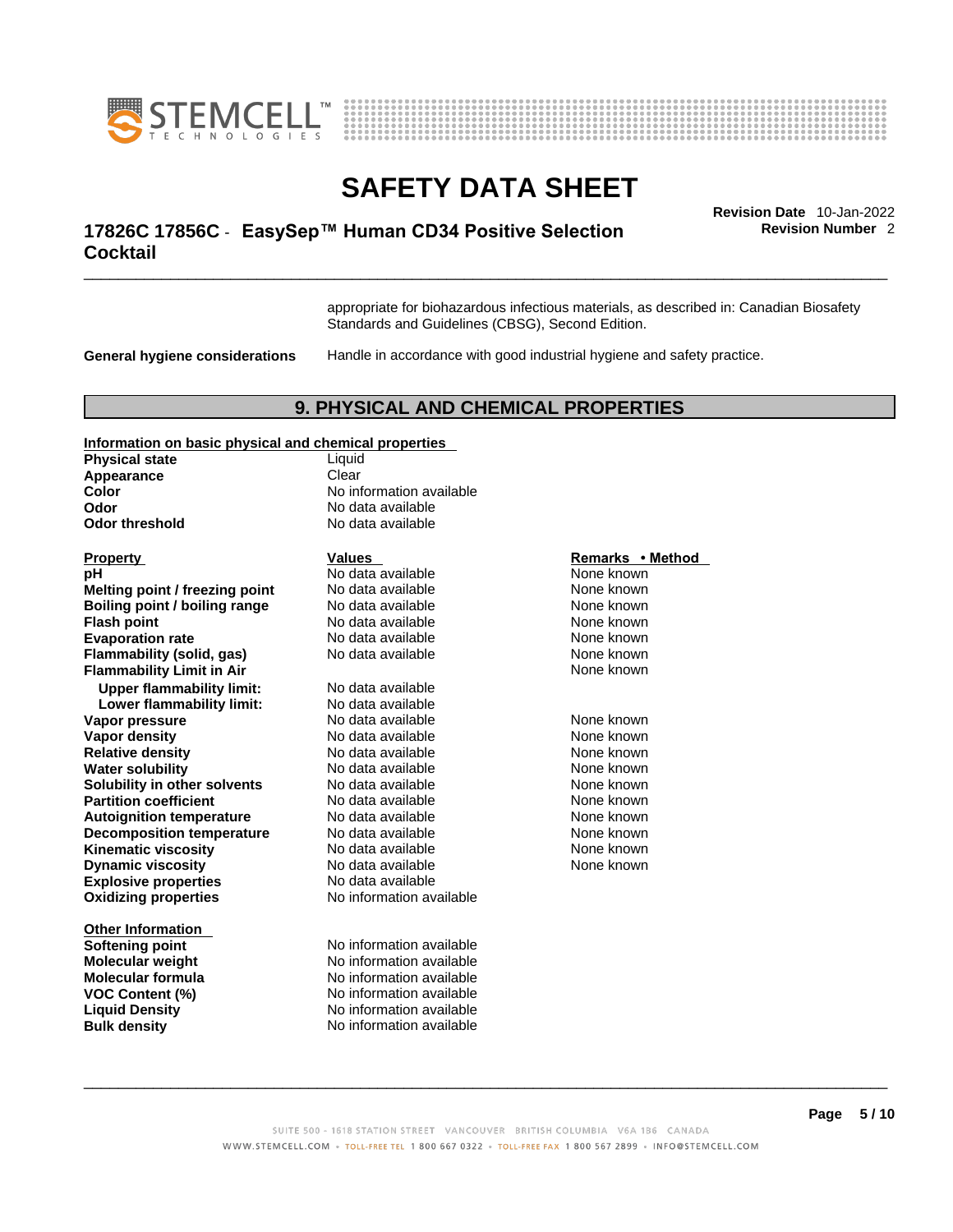



# \_\_\_\_\_\_\_\_\_\_\_\_\_\_\_\_\_\_\_\_\_\_\_\_\_\_\_\_\_\_\_\_\_\_\_\_\_\_\_\_\_\_\_\_\_\_\_\_\_\_\_\_\_\_\_\_\_\_\_\_\_\_\_\_\_\_\_\_\_\_\_\_\_\_\_\_\_\_\_\_\_\_\_\_\_\_\_\_\_\_\_\_\_ **Revision Date** 10-Jan-2022 **17826C 17856C** - **EasySep™ Human CD34 Positive Selection Cocktail**

**Revision Number** 2

|--|

| <b>Reactivity</b>                                                                 | No information available.                                 |
|-----------------------------------------------------------------------------------|-----------------------------------------------------------|
| <b>Chemical stability</b>                                                         | Stable under recommended transport or storage conditions. |
| Possibility of hazardous reactions                                                | None under normal processing.                             |
| <b>Conditions to avoid</b>                                                        | None known based on information supplied.                 |
| Incompatible materials                                                            | None known based on information supplied.                 |
| <b>Hazardous decomposition products</b> None known based on information supplied. |                                                           |

# **11. TOXICOLOGICAL INFORMATION**

### **Information on likely routes of exposure**

| Specific test data for the substance or mixture is not available.                   |  |
|-------------------------------------------------------------------------------------|--|
| Specific test data for the substance or mixture is not available.                   |  |
| Specific test data for the substance or mixture is not available.                   |  |
| Specific test data for the substance or mixture is not available.                   |  |
| <u>Symptoms related to the physical, chemical and toxicological characteristics</u> |  |
|                                                                                     |  |

**Symptoms** No information available.

### **Numerical measures of toxicity**

### **Acute toxicity**

#### **Unknown acute toxicity** 0 % of the mixture consists of ingredient(s) of unknown toxicity

0 % of the mixture consists of ingredient(s) of unknown acute oral toxicity

0 % of the mixture consists of ingredient(s) of unknown acute dermal toxicity

0 % of the mixture consists of ingredient(s) of unknown acute inhalation toxicity (gas)

0 % of the mixture consists of ingredient(s) of unknown acute inhalation toxicity (vapor)

0 % of the mixture consists of ingredient(s) of unknown acute inhalation toxicity (dust/mist)

Product Information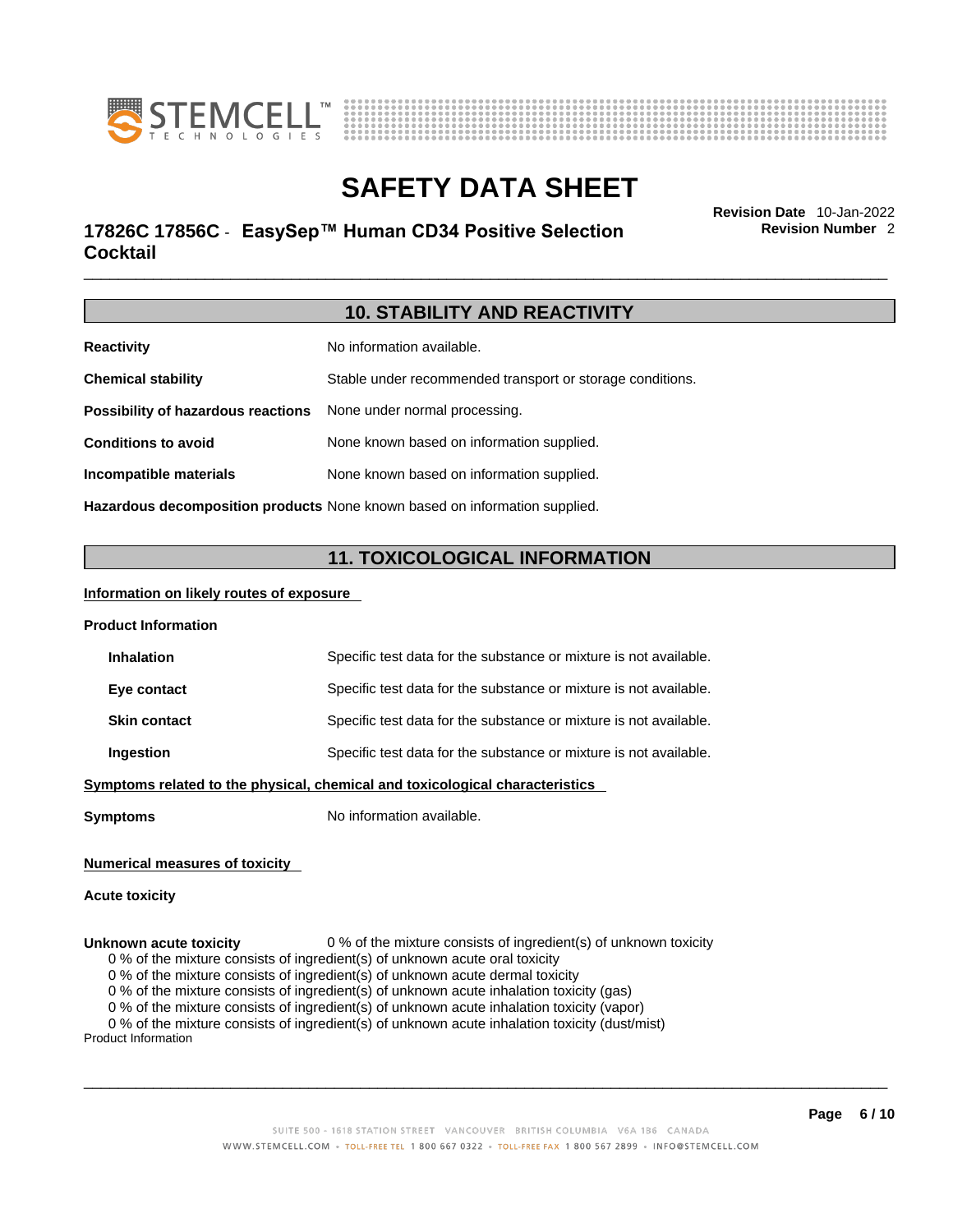



# \_\_\_\_\_\_\_\_\_\_\_\_\_\_\_\_\_\_\_\_\_\_\_\_\_\_\_\_\_\_\_\_\_\_\_\_\_\_\_\_\_\_\_\_\_\_\_\_\_\_\_\_\_\_\_\_\_\_\_\_\_\_\_\_\_\_\_\_\_\_\_\_\_\_\_\_\_\_\_\_\_\_\_\_\_\_\_\_\_\_\_\_\_ **Revision Date** 10-Jan-2022 **17826C 17856C** - **EasySep™ Human CD34 Positive Selection Cocktail**

**Revision Number** 2

| Delayed and immediate effects as well as chronic effects from short and long-term exposure |  |
|--------------------------------------------------------------------------------------------|--|
|--------------------------------------------------------------------------------------------|--|

| <b>Skin corrosion/irritation</b>                                | No information available.                               |
|-----------------------------------------------------------------|---------------------------------------------------------|
| <b>Product Information</b>                                      |                                                         |
| Serious eye damage/eye irritation<br><b>Product Information</b> | No information available.                               |
| Respiratory or skin sensitization<br><b>Product Information</b> | No information available.                               |
| Germ cell mutagenicity<br><b>Product Information</b>            | No information available.                               |
| <b>Carcinogenicity</b>                                          | No information available.                               |
| <b>Reproductive toxicity</b>                                    | No information available.                               |
|                                                                 | <b>Product Information</b>                              |
| <b>STOT - single exposure</b>                                   | No information available.<br><b>Product Information</b> |
| <b>STOT - repeated exposure</b>                                 | No information available.<br><b>Product Information</b> |
| <b>Aspiration hazard</b>                                        | No information available.                               |

# **12. ECOLOGICAL INFORMATION**

| <b>Ecotoxicity</b>            |                                    |  |  |
|-------------------------------|------------------------------------|--|--|
|                               | Product Information                |  |  |
| Persistence and degradability | No information available.          |  |  |
| <b>Bioaccumulation</b>        | There is no data for this product. |  |  |
| Other adverse effects         | No information available.          |  |  |

# **13. DISPOSAL CONSIDERATIONS**

 $\_$  ,  $\_$  ,  $\_$  ,  $\_$  ,  $\_$  ,  $\_$  ,  $\_$  ,  $\_$  ,  $\_$  ,  $\_$  ,  $\_$  ,  $\_$  ,  $\_$  ,  $\_$  ,  $\_$  ,  $\_$  ,  $\_$  ,  $\_$  ,  $\_$  ,  $\_$  ,  $\_$  ,  $\_$  ,  $\_$  ,  $\_$  ,  $\_$  ,  $\_$  ,  $\_$  ,  $\_$  ,  $\_$  ,  $\_$  ,  $\_$  ,  $\_$  ,  $\_$  ,  $\_$  ,  $\_$  ,  $\_$  ,  $\_$  ,

**Waste treatment methods**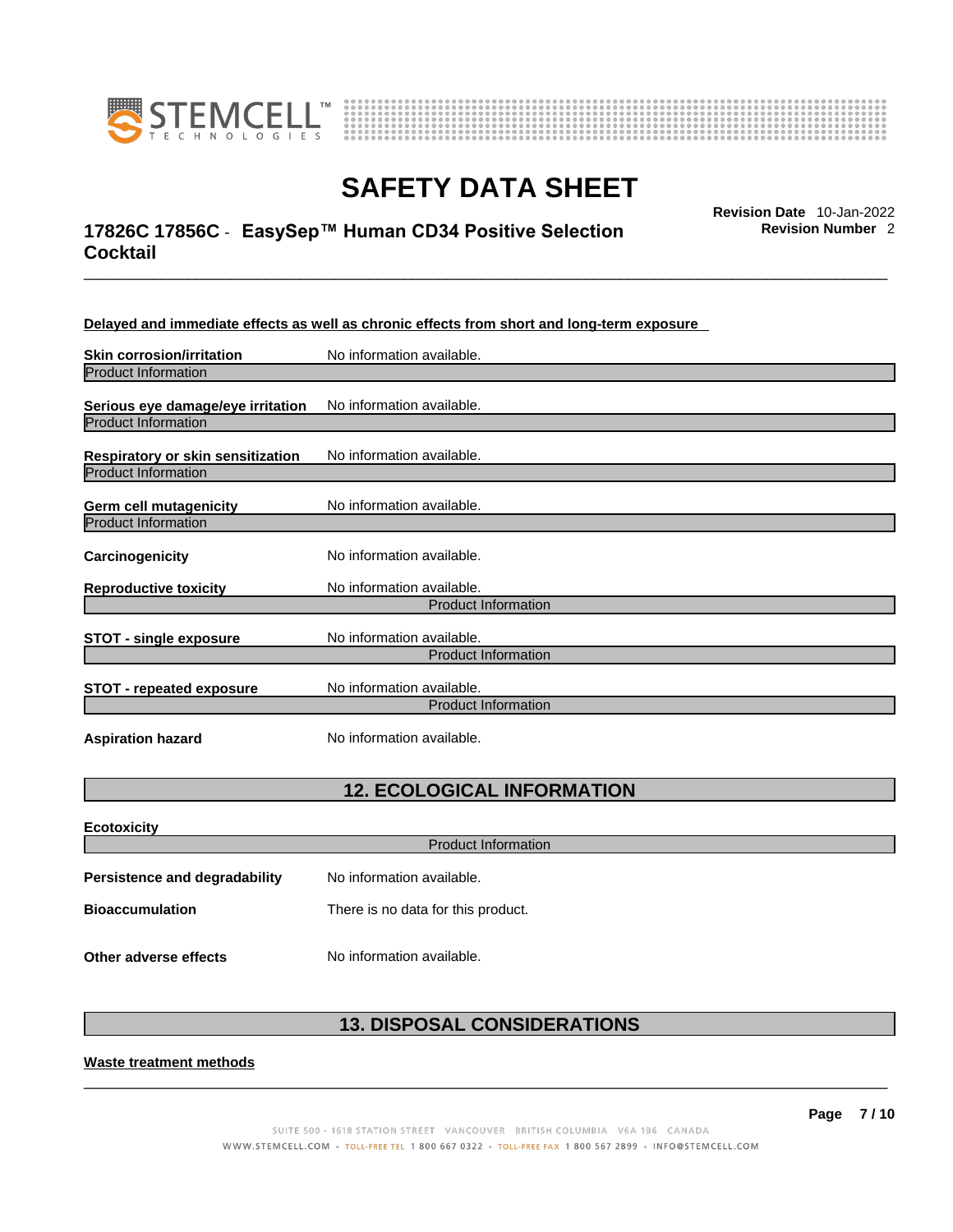



# \_\_\_\_\_\_\_\_\_\_\_\_\_\_\_\_\_\_\_\_\_\_\_\_\_\_\_\_\_\_\_\_\_\_\_\_\_\_\_\_\_\_\_\_\_\_\_\_\_\_\_\_\_\_\_\_\_\_\_\_\_\_\_\_\_\_\_\_\_\_\_\_\_\_\_\_\_\_\_\_\_\_\_\_\_\_\_\_\_\_\_\_\_ **Revision Date** 10-Jan-2022 **17826C 17856C** - **EasySep™ Human CD34 Positive Selection Cocktail**

**Revision Number** 2

| Waste from residues/unused    | Dispose of in accordance with local regulations. Dispose of waste in accordance with |
|-------------------------------|--------------------------------------------------------------------------------------|
| products                      | environmental legislation.                                                           |
| <b>Contaminated packaging</b> | Do not reuse empty containers.                                                       |

# **14. TRANSPORT INFORMATION**

| DOT         | Not regulated |
|-------------|---------------|
| <b>TDG</b>  | Not regulated |
| <b>MEX</b>  | Not regulated |
| ICAO (air)  | Not regulated |
| <b>IATA</b> | Not regulated |
| <b>IMDG</b> | Not regulated |
| <b>RID</b>  | Not regulated |
| <b>ADR</b>  | Not regulated |
| <b>ADN</b>  | Not regulated |

# **15. REGULATORY INFORMATION**

| Does not comply |                 |
|-----------------|-----------------|
| Does not comply |                 |
| Does not comply |                 |
| Does not comply |                 |
| Does not comply |                 |
|                 |                 |
| Does not comply |                 |
| Does not comply |                 |
|                 | Does not comply |

 **Legend:** 

 **TSCA** - United States Toxic Substances Control Act Section 8(b) Inventory

 **DSL/NDSL** - Canadian Domestic Substances List/Non-Domestic Substances List

 **EINECS/ELINCS** - European Inventory of Existing Chemical Substances/European List of Notified Chemical Substances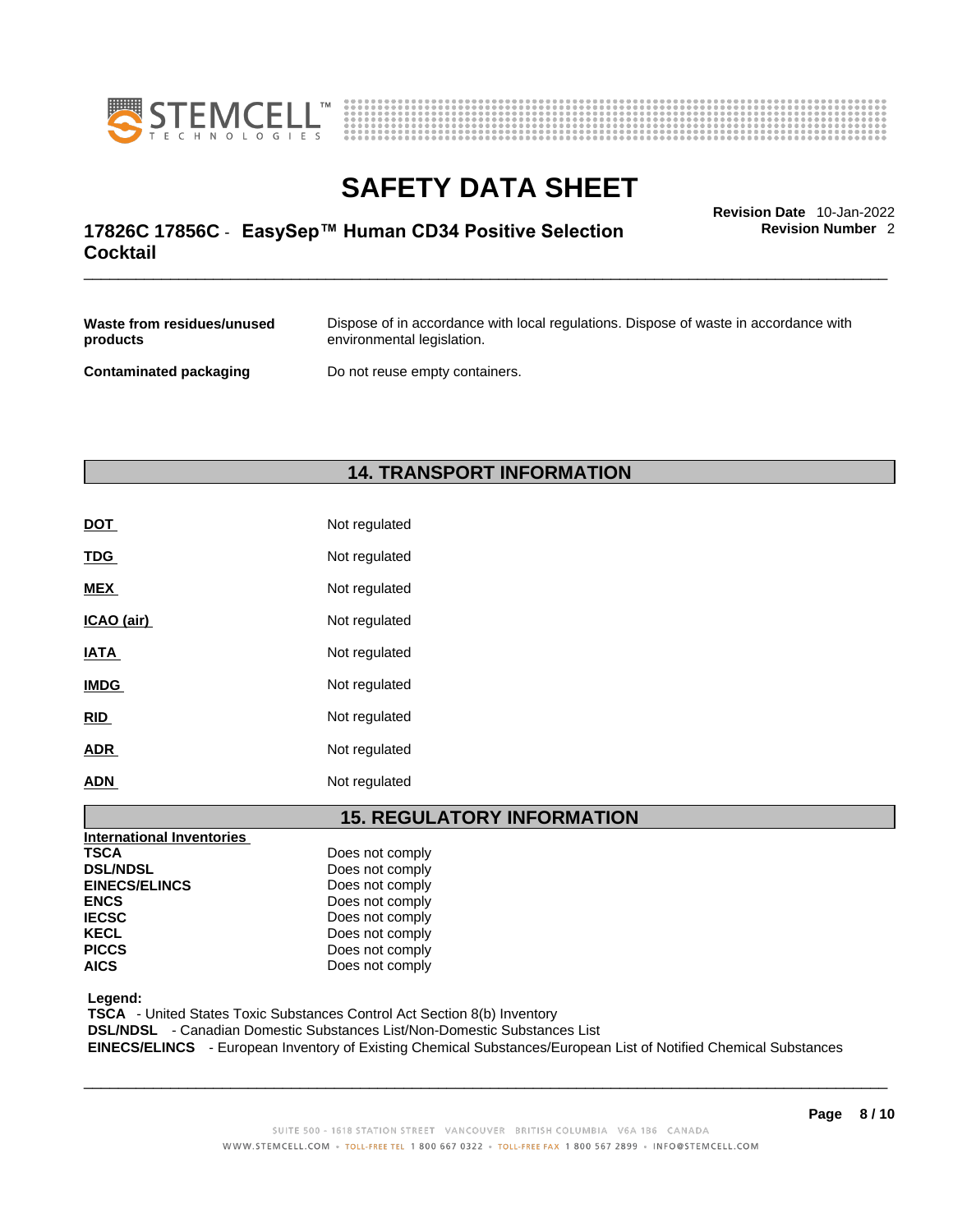



# \_\_\_\_\_\_\_\_\_\_\_\_\_\_\_\_\_\_\_\_\_\_\_\_\_\_\_\_\_\_\_\_\_\_\_\_\_\_\_\_\_\_\_\_\_\_\_\_\_\_\_\_\_\_\_\_\_\_\_\_\_\_\_\_\_\_\_\_\_\_\_\_\_\_\_\_\_\_\_\_\_\_\_\_\_\_\_\_\_\_\_\_\_ **Revision Date** 10-Jan-2022 **17826C 17856C** - **EasySep™ Human CD34 Positive Selection Cocktail**

**Revision Number** 2

 **ENCS** - Japan Existing and New Chemical Substances

 **IECSC** - China Inventory of Existing Chemical Substances

 **KECL** - Korean Existing and Evaluated Chemical Substances

 **PICCS** - Philippines Inventory of Chemicals and Chemical Substances

 **AICS** - Australian Inventory of Chemical Substances

#### **US Federal Regulations**

#### **SARA 313**

Section 313 of Title III of the Superfund Amendments and Reauthorization Act of 1986 (SARA). This product does not contain any chemicals which are subject to the reporting requirements of the Act and Title 40 of the Code of Federal Regulations, Part 372.

#### **SARA 311/312 Hazard Categories**

| Acute health hazard               | No  |
|-----------------------------------|-----|
| <b>Chronic Health Hazard</b>      | N٥  |
| Fire hazard                       | N٥  |
| Sudden release of pressure hazard | No. |
| <b>Reactive Hazard</b>            | N٥  |

### **CWA** (Clean Water Act)

This product does not contain any substances regulated as pollutants pursuant to the Clean Water Act (40 CFR 122.21 and 40 CFR 122.42).

#### **CERCLA**

This material, as supplied, does not contain any substances regulated as hazardous substances under the Comprehensive Environmental Response Compensation and Liability Act (CERCLA) (40 CFR 302) or the Superfund Amendments and Reauthorization Act (SARA) (40 CFR 355). There may be specific reporting requirements at the local, regional, or state level pertaining to releases of this material.

#### **US State Regulations**

#### **California Proposition 65**

This product does not contain any Proposition 65 chemicals.

### **U.S. State Right-to-Know Regulations**

#### **US State Regulations**

| Chemical name                         | New Jersey | <b>Massachusetts</b> | Pennsylvania |
|---------------------------------------|------------|----------------------|--------------|
| Water<br>7732-18-5                    |            |                      |              |
| Sodium Phosphate Dibasic<br>7558-79-4 |            |                      |              |